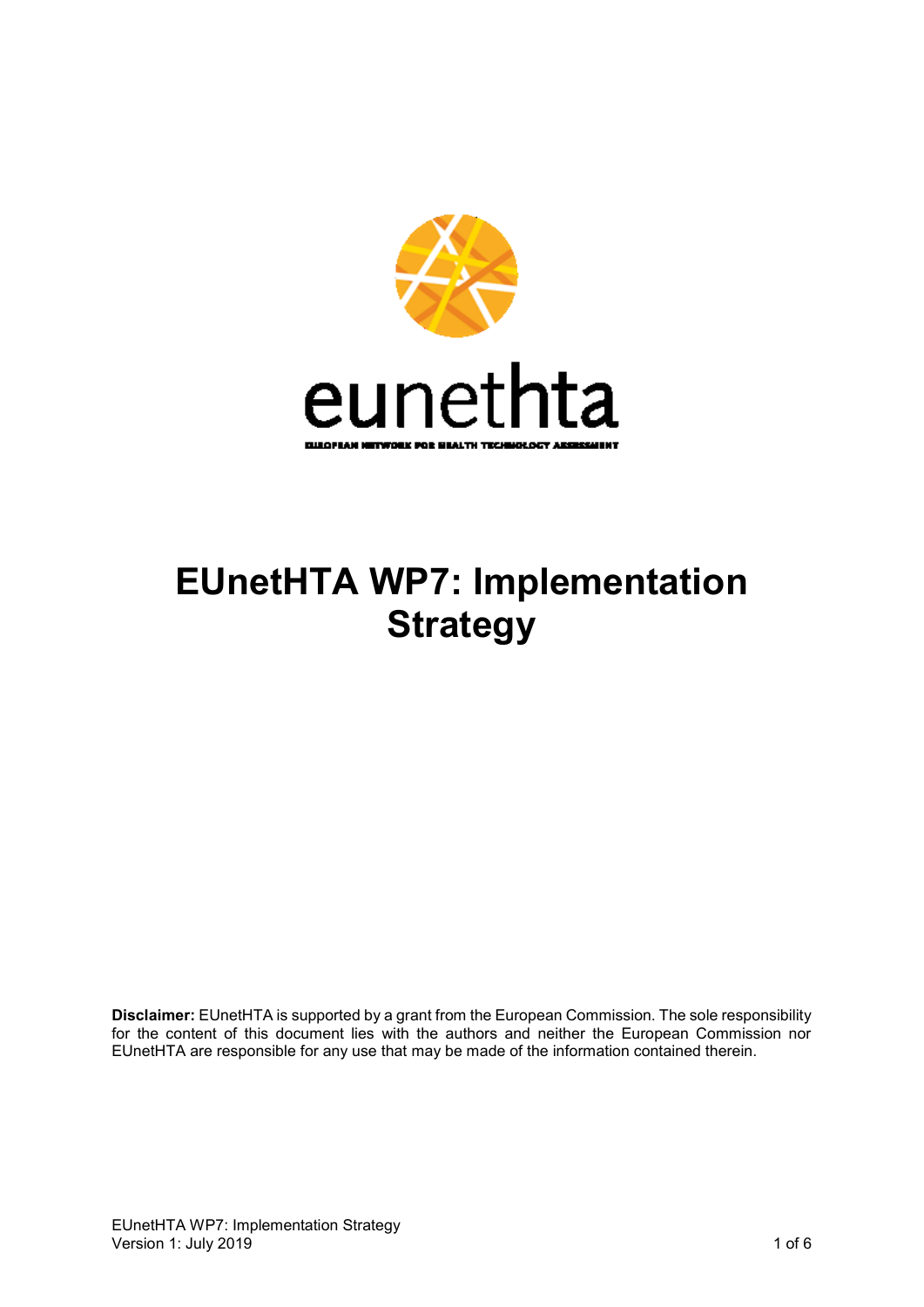## **The EUnetHTA implementation strategy**

The EUnetHTA implementation strategy outlines the principles, approach to activities and responsibilities to increase use of joint HTA work at a European level. The activities in the strategy include drivers designed to help create an environment where EUnetHTA outputs are visible and enablers that help prospective users use EUnetHTA outputs. Activities are divided into those for which EUnetHTA has a main responsibility and those for which EUnetHTA partners are responsible. Responsibilities and activities are summarised in figure 1.

The EUnetHTA implementation strategy is underpinned by 5 key principles:

- 1. EUnetHTA outputs should be fit for user needs
- 2. Users of EUnetHTA outputs should be aware of the outputs available
- 3. Practical support to use EUnetHTA outputs
- 4. Implementation activities must have appropriate regard to proposals for a permanent model of HTA cooperation
- 5. Uptake is regularly monitored and evaluated

## *1. EUnetHTA outputs should be fit for user needs*

Production of an output that is fit for user needs is fundamental to enabling implementation, improving resource benefits associated with using joint HTA outputs and reducing duplication of effort between HTA organisations.

## **Responsibilities of EUnetHTA**

The following areas of production activities require opportunities for broad user involvement because of their importance to successful implementation:

- Topic identification, selection and prioritisation (Other Technology priority)
- Scoping of assessments and defining the relevant research questions
- Timing of assessments
- Defining and standardising the content of joint assessments
- Development of assessment report structures

Users should have opportunities to engage in activities affecting the likely outputs of a permanent model of HTA cooperation regardless of their status in any particular EUnetHTA work package.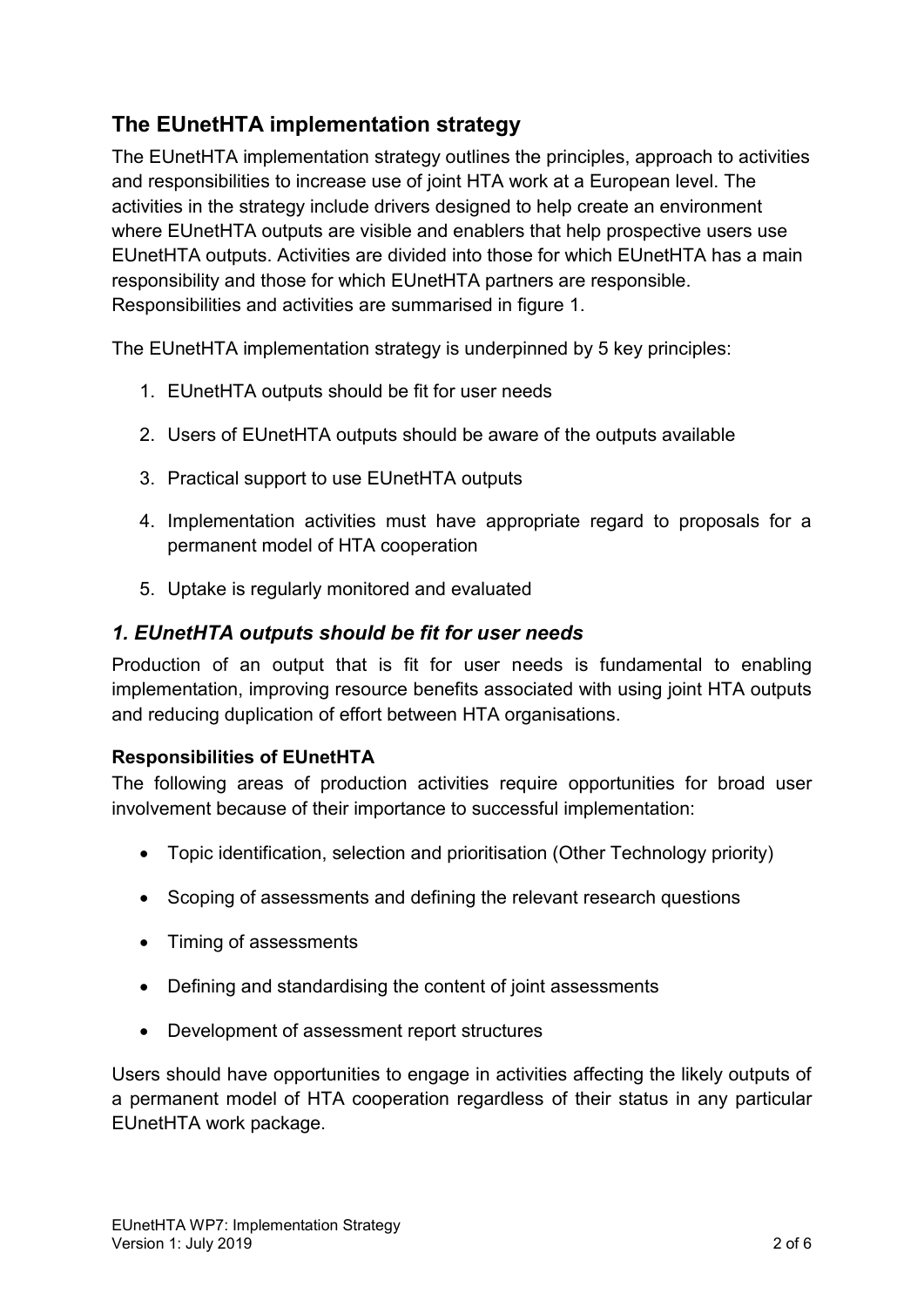#### **Responsibilities of EUnetHTA partners**

Individual EUnetHTA partners have a responsibility to:

- (1) identify prospective users of EUnetHTA outputs
- (2) facilitate access of prospective users to EUnetHTA activities so that user feedback is integrated into the development of EUnetHTA outputs

#### *2. Users of EUnetHTA outputs should be aware of the outputs available*

To use a EUnetHTA output efficiently users require timely notification of availability.

#### **Responsibilities of EUnetHTA**

Communication about EUnetHTA outputs starts as part of a broader communication strategy that promotes the value of EUnetHTA outputs to users, decision makers and stakeholders. EUnetHTA can engage and influence these groups directly to create an environment where EUnetHTA outputs are valued, and indirectly by creating resources that agencies can use to promote these messages.

Communication responsibilities for individual EUnetHTA outputs rest in all work packages and work packages need to work collaboratively with the EUnetHTA Communications Officer to support communication to all potential users. EUnetHTA is responsible for:

- Timely communication about planned, initiated and completed joint HTA outputs and timelines (and timeline changes) for these
- Communication through a variety of channels including direct communication based on the needs of target communication groups
- Access to assessments in a way that is easy to find and accessible
- Ongoing evaluation and feedback about communication and appropriate modalities of communication through advisory or liaison groups

#### **Responsibilities of EUnetHTA partners**

EUnetHTA partners have a responsibility to promote EUnetHTA and its outputs to relevant users within their organisation and with other organisations within their area to disseminate awareness of EUnetHTA outputs and promote uptake.

## *3. Practical support to use EUnetHTA outputs*

Practical support to implement EUnetHTA outputs helps agencies understand how they can be used in agency processes and improve resource benefits of uptake.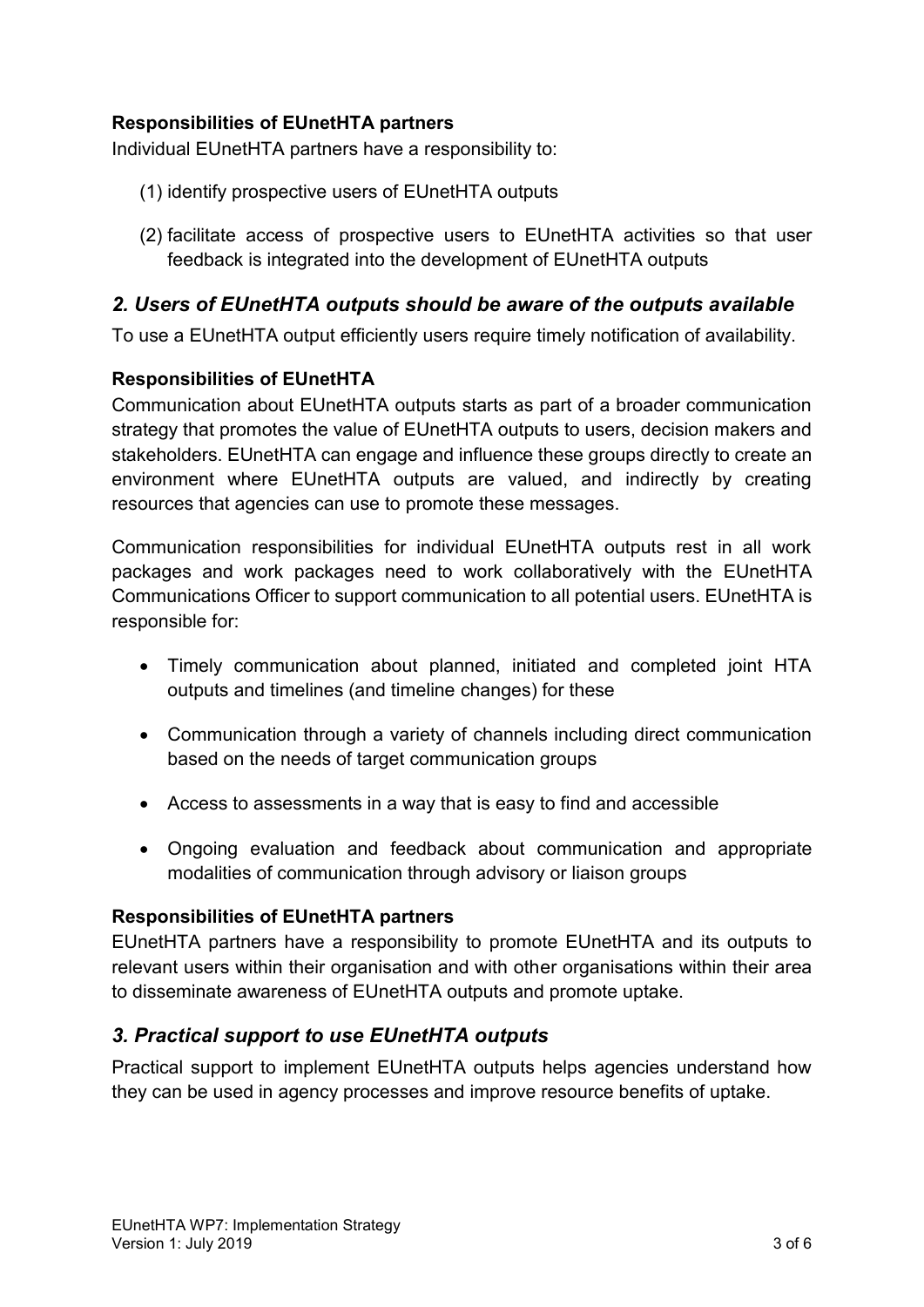## **Responsibilities of EUnetHTA**

Involvement in EUnetHTA production and development processes supports subsequent implementation of the joint HTA outputs by developing familiarity and trust with the procedures and outputs. The following production activities are specifically identified by partners as supporting uptake:

- Increase the number of assessments prepared (pharmaceutical priority)
- Broad involvement of partners in production processes and procedure development
- Coordination of topic selection so that all agencies will have had the opportunity to use an assessment in a topic of national relevance by the end of JA3

In addition, the following implementation activities support uptake

- Review existing resources to support implementation
- Shared examples of successful uptake initiatives.

#### **Responsibilities of EUnetHTA partners**

EUnetHTA partners have a responsibility to promote participation in the production of EUnetHTA outputs and support their uptake. Where relevant, EUnetHTA partners should be involved in the production of assessments and use published assessments in agency procedures. EUnetHTA partners should encourage other agencies within their country to use EUnetHTA assessments where relevant.

## *4. Implementation activities must have appropriate regard to proposals for a permanent model of HTA cooperation*

EUnetHTA JA3 supports the development of a permanent model of HTA cooperation. Implementation activities requiring changes in agency processes must be consistent with both the short term aims of increasing implementation in JA3 but also the longerterm proposals for a permanent model of HTA cooperation. In order to be able to make permanent changes to processes agencies require an understanding of what will be expected in the future.

#### **Responsibilities of EUnetHTA**

- Provide support for EUnetHTA partners to understand how joint assessment products can fit into their wider decision-making processes (pharmaceutical priority).
- Undertake in-depth case studies and interviews with partners to analyse their uptake processes and changes that would be required with implementation of a permanent model of HTA cooperation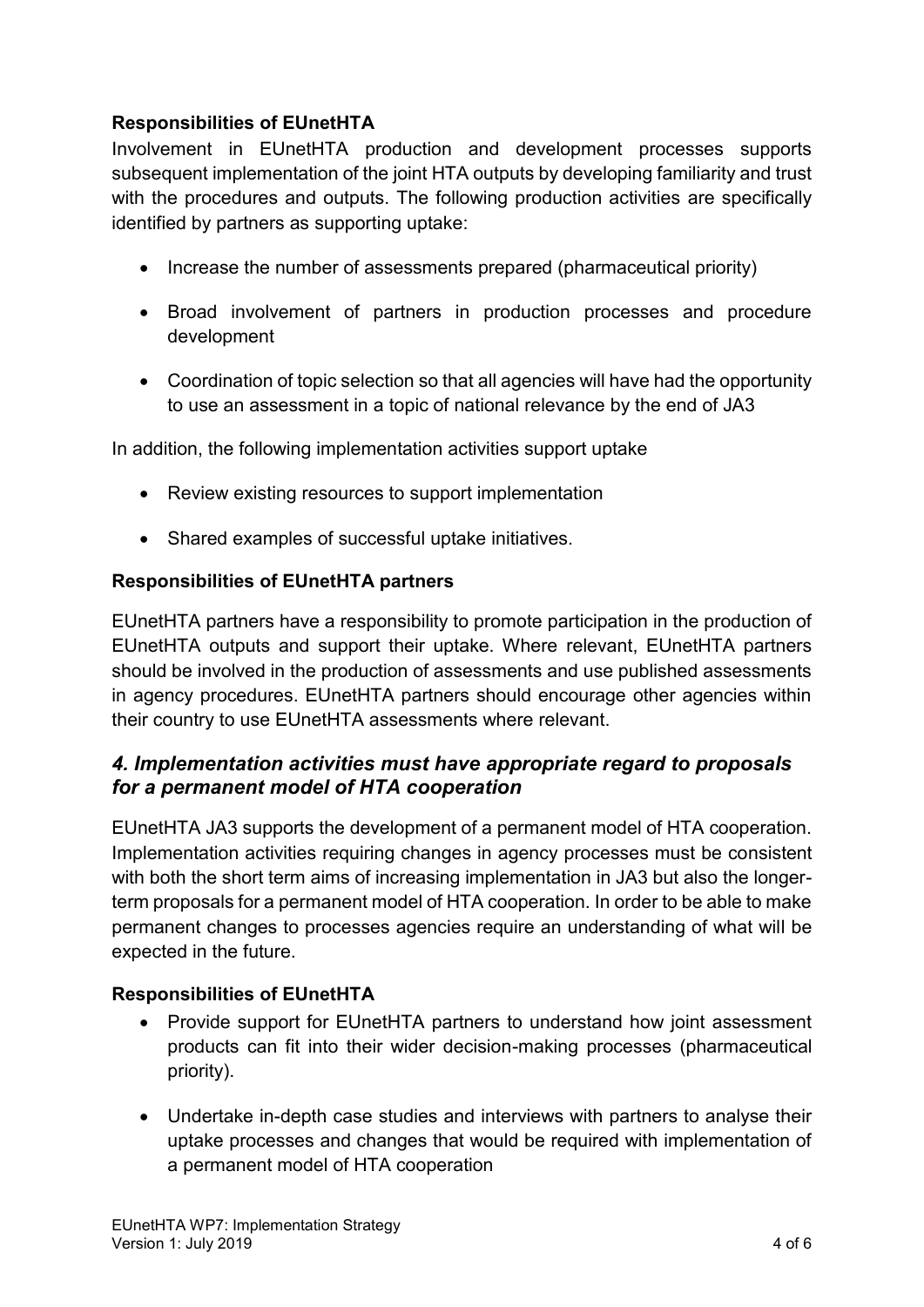• Establish definitions and indicators of 'acceptable' use within the context of developing a permanent model of HTA cooperation

#### **Responsibilities of EUnetHTA partners**

EUnetHTA partners are responsible for:

- 1. Analysing the impact of introducing EUnetHTA outputs into their processes and starting to develop plans for how EUnetHTA outputs could be incorporated into agency processes.
- 2. Participating in case studies and interviews to support EUnetHTA to analyse uptake processes and ensure that implementation issues are addressed both in the remainder of JA3 and in a permanent model of HTA cooperation.

## *5. Uptake is regularly monitored and evaluated*

Accurate and timely data about uptake is critical to increasing the visibility of the impact of using EUnetHTA outputs, evaluating the success of the outputs and HTA cooperation and ensuring the EUnetHTA outputs produced remain relevant to changes in the HTA environment.

#### **Responsibilities of EUnetHTA**

- Regularly review the implementation strategy and amend as requirements for HTA cooperation change
- Collate and publish information about uptake of joint HTA outputs

#### **Responsibilities of EUnetHTA partners**

To provide EUnetHTA with timely feedback about the use of EUnetHTA outputs. To facilitate feedback from other relevant users within their organisation or in other organisations within the country on the use of EUnetHTA outputs.